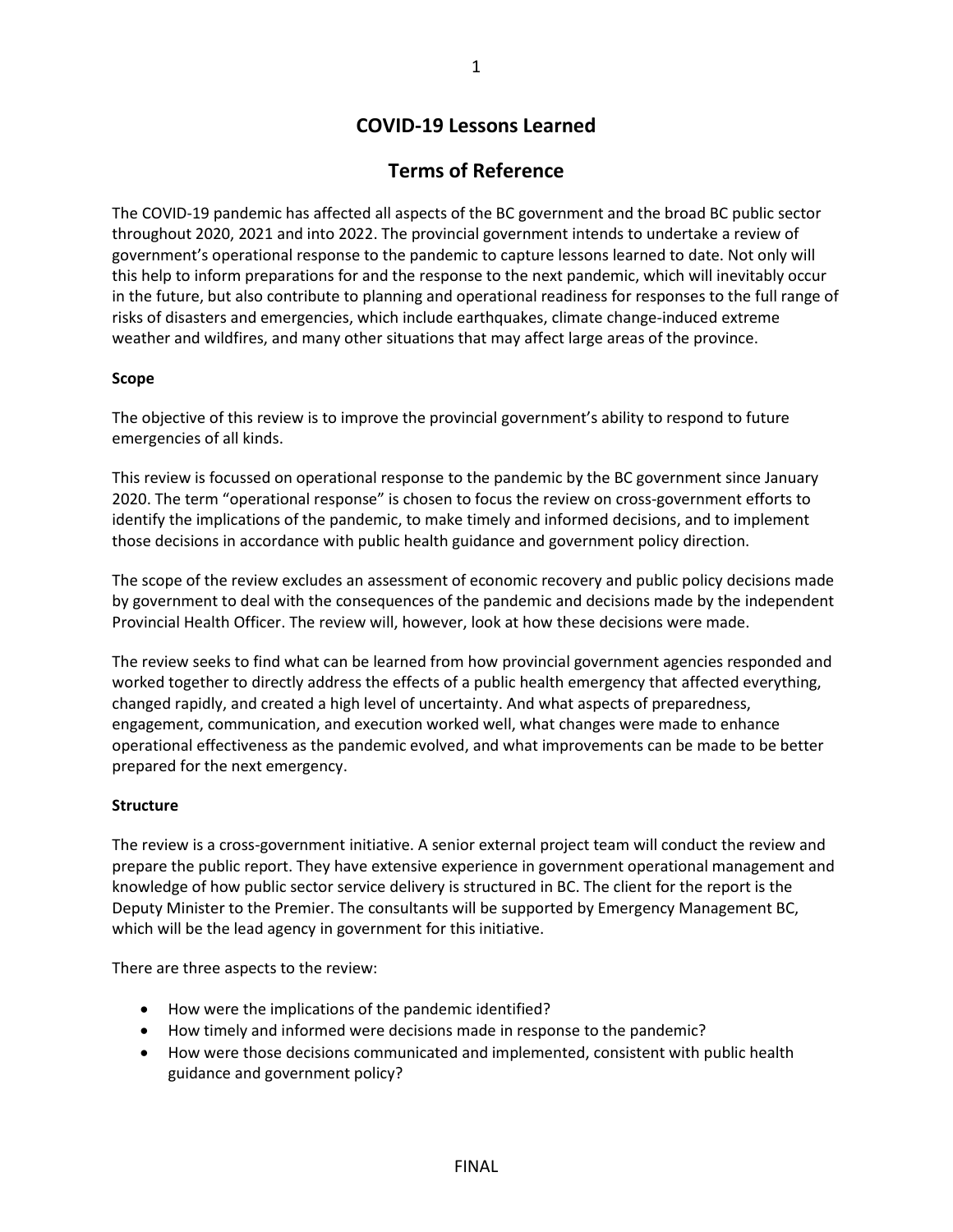The project team will research best practises and engage extensively, including:

- Reviewing internal assessments of the operational response undertaken by all ministries and select provincial government agencies. These will build upon any lessons-learned reviews already completed to avoid duplication of effort and be guided by a common statement of scope, objective, and questions to be addressed.
- Engaging First Nations, Indigenous organizations, external stakeholders, partners, and independent regulators that played a role in delivering the response or were affected by the response. These engagements will ensure input on the operational response by government agencies is considered in identifying lessons learned. Appendix A is an initial list of groups that will be engaged, with additional groups added as necessary during the process. MLAs from all parties will also be engaged.
- Engaging the public through an online portal where individuals and organizations will have the opportunity to submit written input.

## **Other Reviews**

Given the scope of the COVID-19 response, and the number of public organizations and agencies that contributed to the overall response, there will likely be a variety of reviews undertaken by independent entities. The report will be informed by these reviews and best efforts made to avoid duplication and overlap.

## **Timing and Report**

The final report to be submitted to government by September 30, 2022.

The final report will be a comprehensive summary of findings developed from best practices research, the internal operational assessments and stakeholder/public input and is intended for public release. It will not make recommendations.